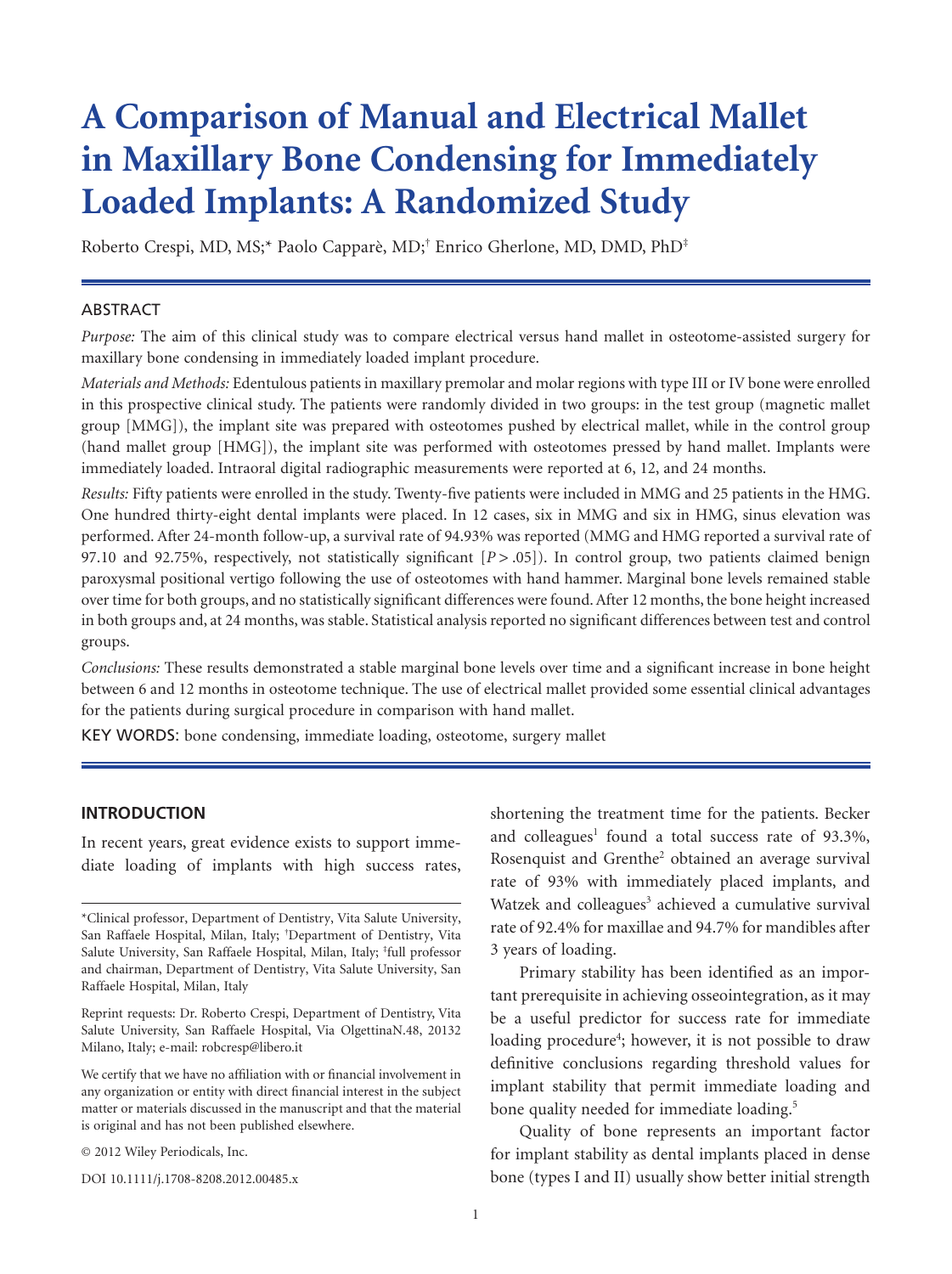than those placed in poorer quality bone (types III and  $\rm IV.$ <sup>6</sup>

Bone is a biological tissue that can be modeled and compacted toward the desired location and shape by use of osteotomes,<sup>7</sup> improving primary stability of dental implants in the posterior maxilla, but this procedure requires the practitioner to be extremely aware of bone quality.8

Types III and IV bone are best suited for trabecular compaction as in premolar and molar maxilla regions, and this surgical procedure offers several significant advantages over the traditional surgical drills. When adequate quantities of dense bone are available, removing bone by drills is not a problem. However, when the alveolar bone is soft or when the ridge has resorbed enough to compromise implant placement, it becomes mandatory the ability to preserve and improve existing bone. Osteotomes take advantage of the fact that bone is viscoelastic<sup>9</sup>; it can often be compressed and manipulated. Additionally, the osteotome technique generates no heat, which is an advantage because heat is a major detriment to osseointegration, and allows for greater tactile sensitivity, making them more appropriate than drills for probing.<sup>10</sup>

With osteotomies, type IV bone can be changed into type III, and type III bone can generally be compacted to resemble type II.<sup>11,12</sup>

Related clinical studies were carried out by hand mallet method that may induce benign paroxysmal positional vertigo (BPPV), $13-16$  which has been described as a consequence of osteotome procedure. During the placement of maxillary dental implants using the osteotome technique, the trauma induced by percussion with the surgical hammer, along with hyperextension of the neck during the operation, can displace otoliths and induce  $BPPV$ <sup>14–16</sup>

Thus, the aim of this prospective study was to compare electrical versus hand mallet in maxillary bone condensing for immediately loaded implants by assessing implant survival, marginal bone loss, alveolar bone height, and clinical incidence of BPPV.

## **MATERIALS AND METHODS**

The prospective clinical study was composed of a population of patients presenting to the Department of Dentistry, San Raffaele Hospital, Milan, Italy, for evaluation and management of maxillary edentulism between January 2007 and October 2009. Fifty patients had a

modified implant placement procedure with an underpreparation of the implant bed using the bone expander and immediate loading of the implant.

The following inclusion criteria were adopted:

- edentulism in maxillary premolar and/or molar regions with type III or IV bone<sup>17</sup>;
- good general health;
- nonsmokers.

Exclusion criteria were the following:

- presence of chronic systemic diseases;
- presence of acute or chronic sinus problems;
- alcohol or drug abuse;
- history of vertigo.

The local ethical committee approved the study, and all patients signed an informed consent form. The diagnosis was made clinically and radiographically. The patients were treated by one oral surgeon (R.C.) and one prosthodontist (E.G.) at the Department of Dentistry, San Raffaele Hospital, Milan, Italy.

## Surgical Protocol

One hour prior to surgery, the patients received 1 g of amoxicillin and 1 g twice a day for a week after surgical procedure. Surgery was performed under local anesthesia (mepivacaine [Optocaine, Molteni Dental, Scandicci (Fi), Italy] 20 mg/mL with adrenaline 1:80,000).

Patients were randomly divided in two groups by lots in closed envelopes. In 25 patients (magnetic mallet group [MMG]), the implant site was prepared with osteotomes pressed by electrical mallet (Magnetic Mallet, Meta-Ergonomica, Turbigo, Milano, Italy), while in 25 patients, the implant site was prepared with osteotomes pushed by hand mallet (hand mallet group [HMG]).

One hundred thirty-eight Titanium Plasma Spray implants (Outlink, Sweden Martina, Due Carrare, Padova, Italy), with a machined neck for 0.8 mm and a rough surface body with a progressive thread design with external hexagon as implant/abutment junctions, were positioned (Table 1).

The same oral surgeon (R.C.) performed all surgical procedures.

The bone crest that needed implant was exposed with a modified partial thickness flap with the tip of the no. 64 Beaver blade (Becton Dickinson Acute Care, Franklin Lakes, NJ, USA). The edentulous bone crest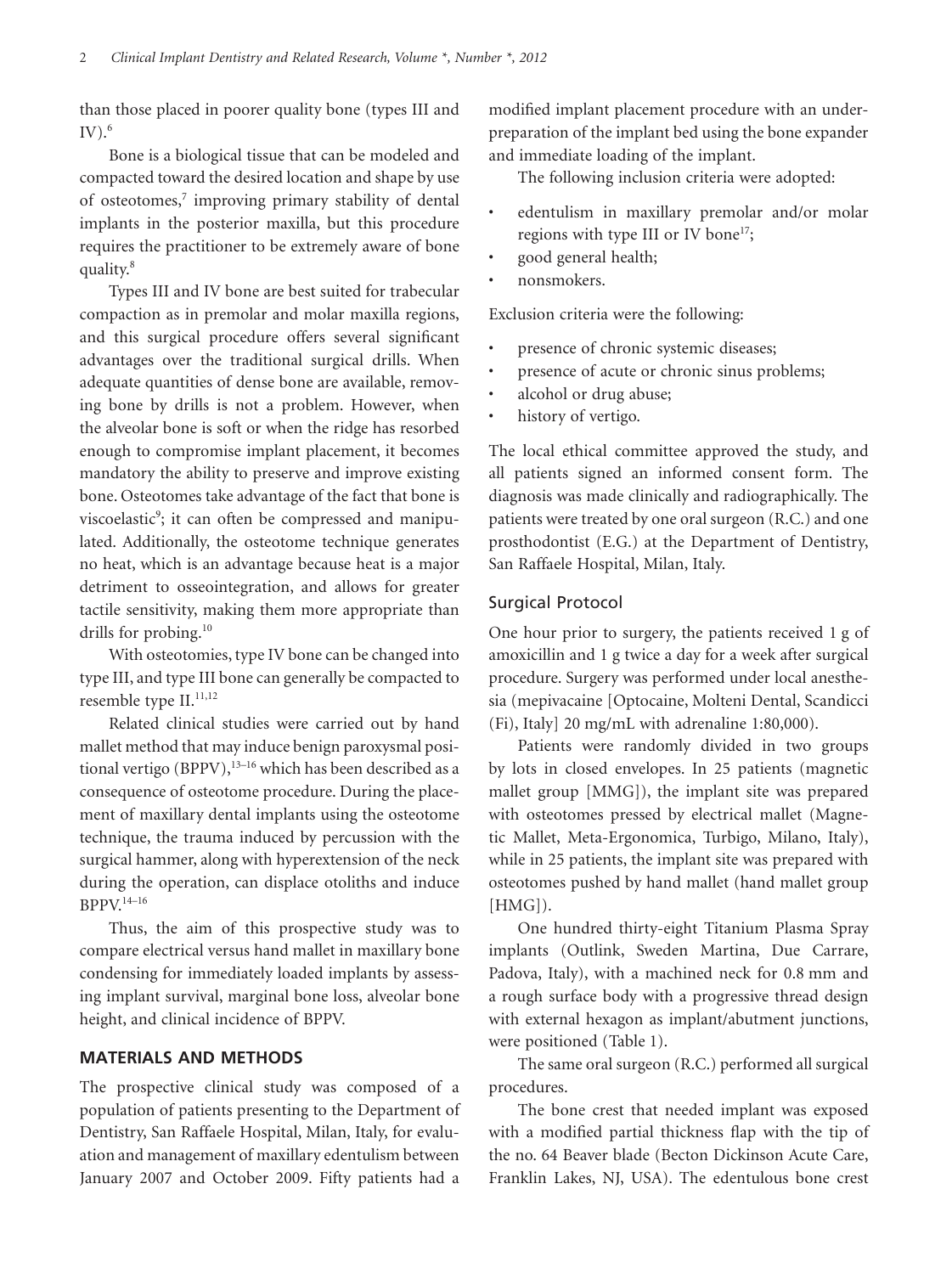| <b>TABLE 1 Implant Dimensions and Positions</b>                |             |             |                                                             |          |       |
|----------------------------------------------------------------|-------------|-------------|-------------------------------------------------------------|----------|-------|
| Implant<br>$(Diameter \times Length)$ (mm) (mm) (mm) (mm) (mm) |             |             | $5 \times 13$ $5 \times 10$ $4.2 \times 10$ $4.2 \times 13$ |          | Total |
| Position                                                       |             |             |                                                             |          |       |
| First premolar                                                 | $\Omega$    | $\Omega$    | 8                                                           | 50       | 58    |
| Second premolar                                                | $\Omega$    | $\Omega$    | 23                                                          | 39       | 62    |
| First molar                                                    | $\mathbf Q$ | 9           | $\Omega$                                                    | $\Omega$ | 18    |
| Total                                                          | $\mathbf Q$ | $\mathbf Q$ | 31                                                          | 89       | 138   |

was covered by the preserved suprabony connective tissue and the underlying periosteum (Figure 1). The proposed implant site was first clearly marked with a 2.0-mm round drill followed by a 2.0-mm twist drill.

The degree of resistance encountered in this initial drilling procedure will enable the operator to confirm the density of the bone at the site, as bone in the posterior maxilla is generally spongy (types III and IV).<sup>17</sup>



**Figure 1** Clinical photograph showing the edentulous ridge of the maxilla before surgery (A); periapical radiograph of alveolar crest (B); and electrical mallet and osteotomes (C); when all the occlusal portion of the edentulous crest was marked, bone expander was used. A progressive in diameter bone expander starting from smallest instruments, which were inserted in the previous osteotomy site created with the small surgical bur; the bone expanders are pushed deep in the bone (D); clinical aspect of implant placement (E); temporary crowns screwed on the implants (F); and periapical radiograph at immediate loading (G).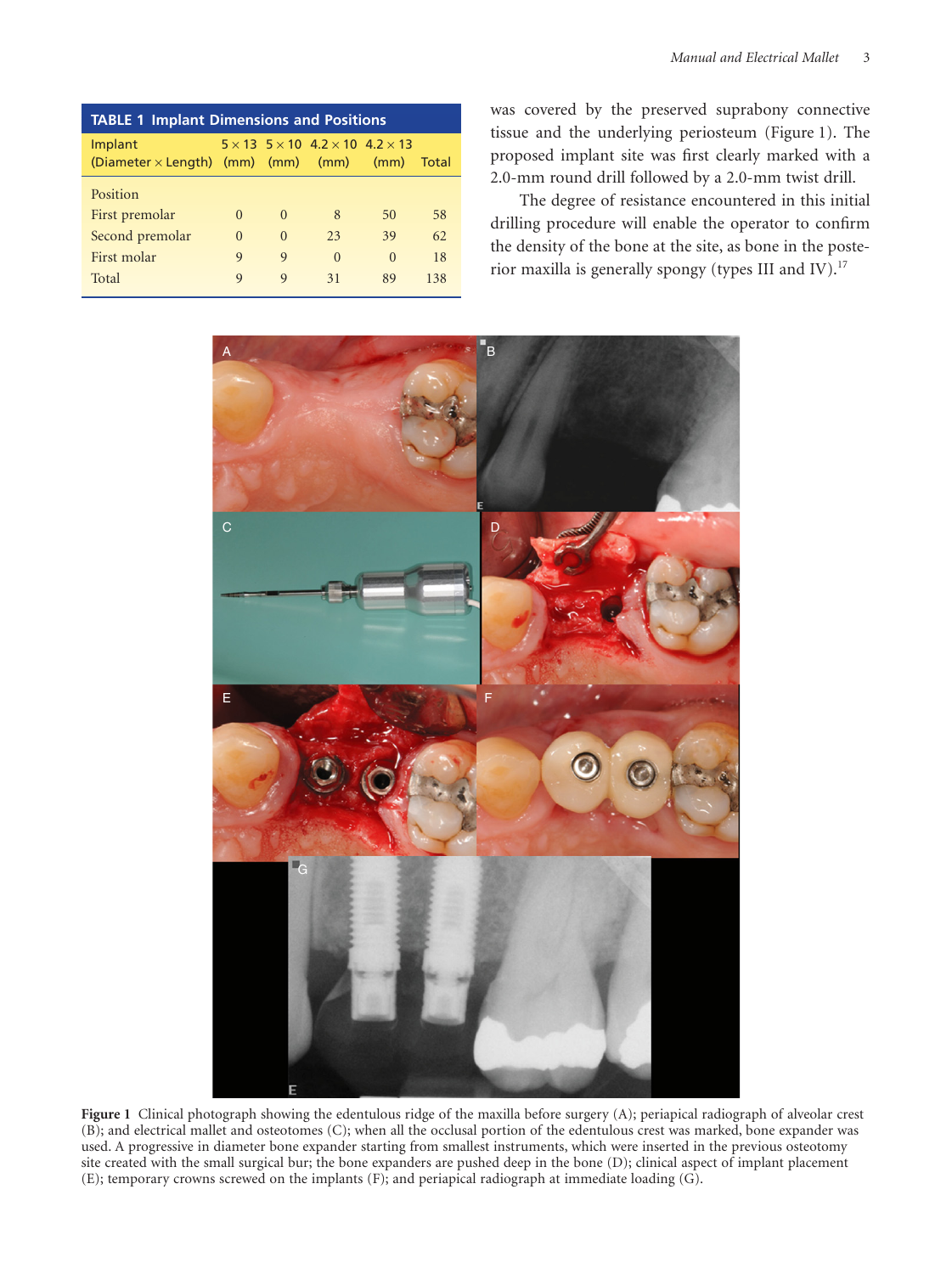In HMG, expansion of the osteotomy was carried out with a combination of drills and concave-tipped osteotomes pushed by hand mallet.

The implant site was created expanding the bone tissue both laterally against the preexisting lateral walls and apically moving up and compressing with hand mallet a progressive series of bone expanders<sup>18</sup> (Sweden Martina). An axial force was applied.

The osteotomy was gradually expanded in 0.5-mm increments using osteotomes inserted to the working depth. The final diameter of the osteotomy was 1.2 mm less than the anticipated implant diameter, depending on local bone density.

In MMG expansion, the osteotomy was carried out following the same procedure reported in HMG with similar osteotomes, but they were directly attached and pushed by electrical mallet.

The electrical mallet (Magnetic Mallet) is a magnetodynamical instrument assembled into a handpiece energized by a power control device, delivering forces by timing of application (see Figure 1). The osteotomes are attached to the handpiece that push a shock wave on their tip. The magnetic wave and the subsequent shock wave are calibrated regarding the timing of application of the force and induce axial and radial movements applied on the tip of osteotome, with a fast force of 90 daN/8 µs.

The electrical mallet (Magnetic Mallet) imparted to osteotomes a longitudinal movement along central axis, moving up and down toward pilot bone hole, providing a driving mechanism of longitudinal movements.

Such mechanical sequence of osteotomes progressively condensed internal bone wall of initial hole radially outward with respect to central axis to create high-density bone tissue along substantial portion of length of implant site preparation.

In 12 cases, sinus elevation was performed, using the technique reported by Cavicchia and colleagues.<sup>19</sup>

In these cases, the final osteotome punched out the cortical plate of the sinus floor with the adherent membrane. Immediately after fracture, the implant site was tested for perforation of the sinus membrane by the Valsalva maneuver.

A minimum insertion torque of  $35$  N/cm<sup>2</sup> was considered. All implants were placed with a hand drive unit (Sweden Martina) set at a torque value of 35 N/cm<sup>2</sup>. Implants that reached the 35 N/cm<sup>2</sup> value during the insertion of the total implant body into the

preparation site were considered having an insertion torque  $\geq$ 35 N/cm<sup>2</sup>.

The buccal flap was apically repositioned and stabilized with sutures tied to the margin of the palatal flap and anchored buccally with a loose loop to the periosteum at the level of the alveolar mucosa. This suture design avoided tissue traction in the repositioned buccal flap. The gap between the superficial margin of the buccally repositioned tissue and lower part of the palatal tissue healed by secondary intention in order to increase the size of keratinized mucosa.

## Radiographic Assessments

Intraoral digital radiographic examinations (Schick CDR, Schick Technologies, Long Island City, NY, USA) were made at baseline, 6, 12, and 24 months after implant placement. The periapical radiographs were taken perpendicularly to the long axis of the implant with a longcone parallel technique using an occlusal template. A blinded radiologist (P.C.) measured the changes in marginal bone height over time.

The marginal bone level was considered from the reference point represented by more coronal portion of the implant in contact with the bone, to the point, where the bone tissue met the implant surface at the mesial and distal sites. The difference of bone level was measured by software included (Schick Technologies).

In 12 cases in which sinus lift procedure was performed, the following parameters were assessed:

- a presurgical distance from the alveolar crest to the floor of the maxillary sinus;
- the amount of new radiopacity between the sinus floor and alveolar crest measured from the mesial and distal surfaces of each dental implant surface.

A mean for initial and gained alveolar bone heights was obtained from these readings by a specific software (Schick Technologies) and evaluated at 12 and 24 months of healing from implant placement.

The intraexaminer error was calculated by comparing the first and second measurements with a paired *t*-test at a significant level of 5%. No statistically significant difference was calculated between values (*P* > .05).

## Prosthetic Protocol

Immediately after surgical procedure, pickup impressions (Permadyne, ESPE, Seefeld, Germany) of the implants were made, and temporary resin crowns were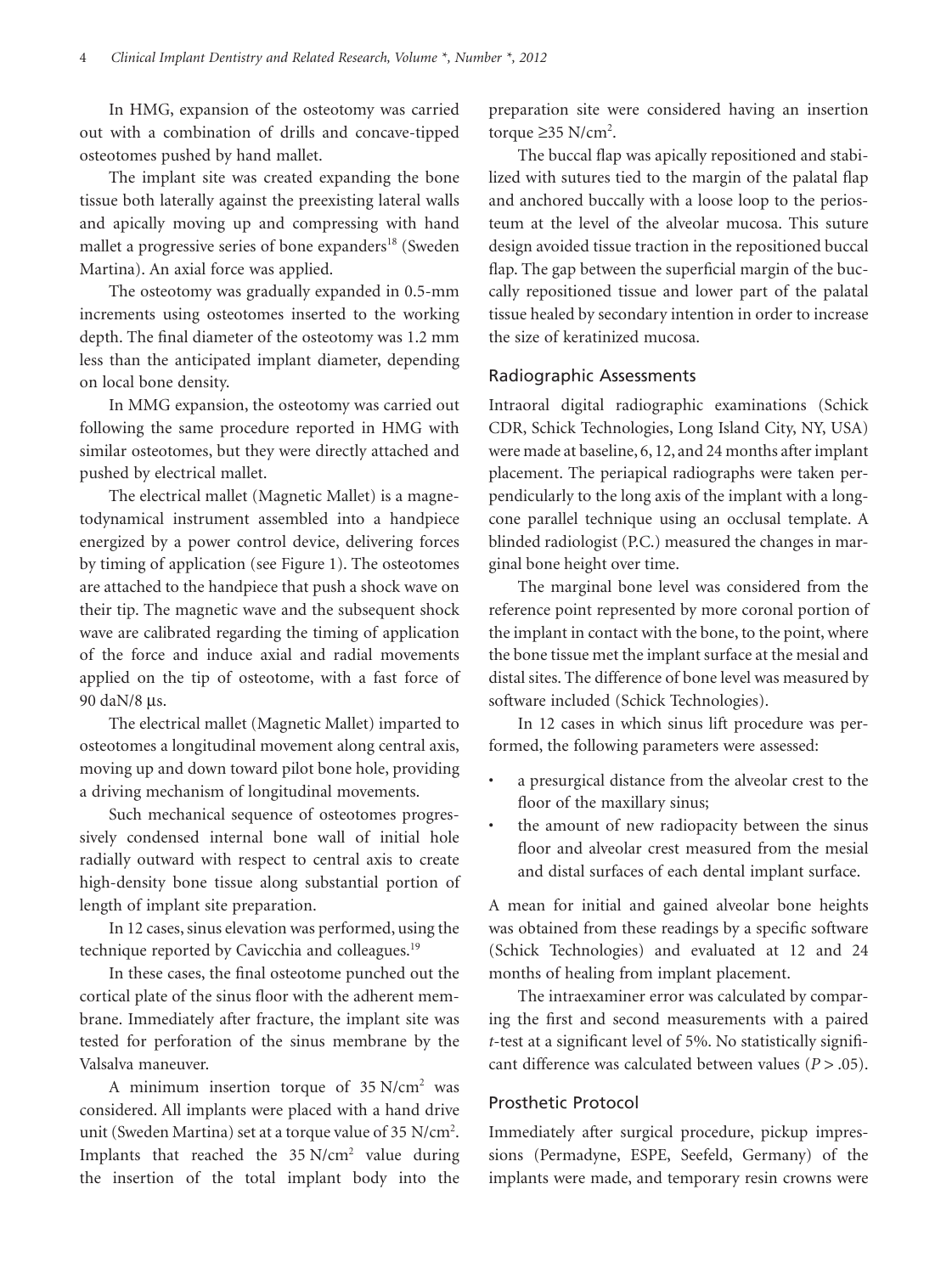

**Figure 2** Three months later, final metal ceramic restoration was delivered (A); intraoral radiograph at 2-year follow-up after surgery (B).

performed and screwed directly on implant external hexagon (see Figure 1). All temporary crowns were in full contact in centric occlusion, making the occlusal surfaces flat avoiding horizontal relations. All patients followed a soft diet for 2 months.

Three months after implant placement, final metal ceramic screw-retained restorations were positioned (Figure 2). The occlusion was checked using  $8-\mu m$  foil (Shimstock, Hanel, Germany) to resist withdrawal only under maximal clenching.

#### Follow-Up Evaluation

The following clinical parameters were checked: pain, occlusion, and prosthetic mobility. Criteria for implant survival were accepted as presence of implant stability, absence of radiolucent zone around the implants, no soft tissue suppuration, and no pain. Follow-up examinations were performed at baseline, 6, 12, and 24 months. Probing depths (PDs) were determined on the mesial, distal, buccal, and palatal surfaces of the implants with a periodontal probe (Hu-Friedy PGF-GFS, Hu-Friedy, Chicago, IL, USA).

### Assessments and Statistical Analysis

In the present study, the predictor variable was the surgical technique (different devices) for bone condensing, while outcome variables were marginal bone loss (primary outcome), alveolar bone height, implant survival, and occurrence of BPPV (secondary outcomes). A specific software was used for all statistical calculations (SPSS 11.5.0, SPSS Inc., Chicago, IL, USA). Data were presented as mean  $\pm$  standard deviation. Comparisons between mean values of bone height and marginal bone loss at different time points (baseline, 12, and 24 months) and comparisons between test and control groups were performed by a two-tailed Student's *t*-test (*P* < .05 was considered the threshold for statistical significance). Statistical power calculations showed that the minimal sample size was 13, with an alpha value of 0.05% and 80% power (primary outcome variable was used to estimate the sample size). The multivariate analysis of variance was used in adjusting multiple comparisons over time. The significance level was set at  $\alpha = 0.05$ .

## **RESULTS**

Fifty patients were enrolled in this clinical study; they were randomly divided in two groups  $(n = 25$  per group). The mean patient age (31 women and 19 men) was 56.4 years (range 45–70 years). One hundred thirtyeight Titanium Plasma Spray implants were positioned (69 in MMG and 69 in HMG). In 12 cases, six in MMG group and six in HMG group, sinus elevation was performed (Table 2).

### Surgical and Prosthetic Procedure

After 24-month follow-up, a survival rate of 94.93% was reported. Seven implant failures occurred within 1 month from implant placement (two implants in MMG and five in HMG, not in sinus lift procedures – MMG and HMG reported a survival rate of 97.10 and 92.75%, respectively, not statistically significant [*P* > .05]). The implants were replaced 2 months later.

Among 12 cases of sinus elevation, no sinus membrane perforation was performed. No pain or final prosthesis mobility was recorded. There was a suitable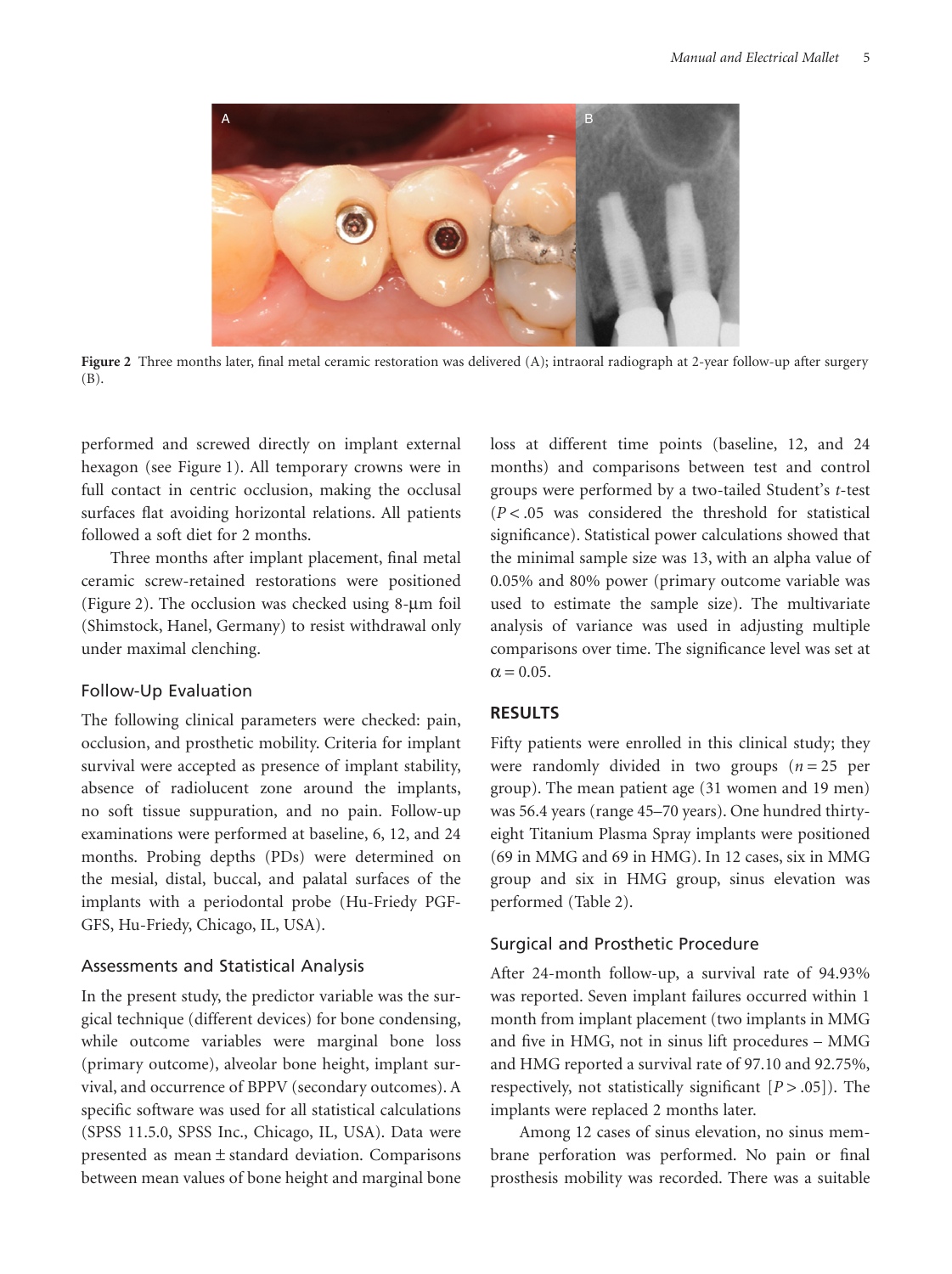|                  | <b>TABLE 2 Predictor Variable versus Study Variables</b> |            |                             |                                       |                                     |
|------------------|----------------------------------------------------------|------------|-----------------------------|---------------------------------------|-------------------------------------|
| <b>Technique</b> | No. of Patients                                          | <b>Sex</b> | Mean Age (Years) $(\pm$ SD) | No. of Patients Needing<br>Sinus Lift | <b>Baseline Bone</b><br>Levels (mm) |
| <b>MMG</b>       | 25                                                       | 18 F: 7 M  | $59.5 \pm 18.9$             | 6                                     | $6.63 \pm 1.41$                     |
| <b>HMG</b>       | 25                                                       | 13 F:12 M  | $53.3 \pm 19.9$             | 6                                     | $6.81 \pm 1.35$                     |
| $P$ value        |                                                          |            | <b>NS</b>                   |                                       | <b>NS</b>                           |

F = female; HMG = hand mallet group; M = male; MMG = magnetic mallet group; NS = not significant.

wound healing around temporary crowns. Minor swelling of gingival mucosa was present in the first days after surgical procedures; no mucositis, implant mobility, or flap dehiscence with suppuration was found.

In HMG, two patients developed BPPV following the use of osteotomes and percussion with a hand hammer (incidence of BPPV in HMG = 8.00%).

On sitting up after surgery, one patient experienced intense vertigo, accompanied by distress, nausea, and vomiting. The vertigo remitted spontaneously after 1 day. The second patient presented a similar clinical course. Other 10 patients complain brief mild rotary vertigo, accompanied by neurovegetative symptoms.

The patients in MMG presented no symptoms of BPPV or other related symptoms. The surgical procedure was more precise with electrical mallet.

## Clinical Parameters

The mean PD was obtained from averaging PD measurements on the mesial, distal, buccal, and palatal surfaces of the implants; the mean values were  $1.61 \pm 0.51$  and  $2.11 \pm 0.62$  mm at baseline and 24 months, respectively.

#### Radiographic Evaluation

Radiographic results were reported at 6, 12, and 24 months from implant placement (Table 3).

No statistically significant differences were found between the two groups for values obtained at 6, 12, and 24 months from implant placement  $(P > .05)$ , see Table 3).

Multiple comparisons over time reported no statistically significant differences (*P* > .05).

In 12 cases in which sinus lift procedure was performed, baseline bone levels (initial alveolar bone height) were  $6.63 \pm 1.41$  mm for MMG and  $6.81 \pm$ 1.35 mm for HMG (see Table 2).

The alveolar bone gain following 6 months of healing, which is evaluated as the presence of radiopacity

around exposed mesial and distal implant surfaces within the created space at the floor of the maxillary sinus, resulted in a mean value of  $2.64 \pm 1.39$  mm for MMG and  $2.77 \pm 1.41$  mm for HMG.

Successively, after 12 months, the radiopacity around exposed mesial and distal implant surfaces incremented in a similar trend for both groups (Table 4).

At 24 months from implant placement, the mean bone height measurements were stable  $(4.12 \pm 1.33 \text{ mm})$ MMG and  $4.17 \pm 1.60$  mm HMG) (see Table 4).

Statistical analysis reported no statistically significant differences between test and control groups. However, in intragroup time point comparisons, a statistically significant difference (*P* < .05) between 6- and 12-month values was reported, whereas no statistically significant differences between 12- and 24-month values were found.

These results demonstrated a significant increase in bone height between 6 and 12 months, then stable bone levels with a 2-year follow-up.

## **DISCUSSION**

The present study reported that seven of one hundred thirty-eight (94.93%) implants placed with the osteotome technique and immediately loaded were lost, two in MMG and five in HMG.

Donati and colleagues $^{20}$  evaluated immediately loaded implants placed with the osteotome technique, conventional site preparation, and implants placed with a conventional site preparation and a submerged healing. They reported that immediately loaded implants placed with the osteotome technique had higher failure rates compared with implants placed with a conventional drill (5.5% vs 2%). Koutouzis and colleagues, $^{21}$  using the osteotome technique and immediate loading of the implant, reported that four of 20 implants had insertion torque value > 35 N/cm<sup>2</sup>. The authors concluded that implants placed with the osteotome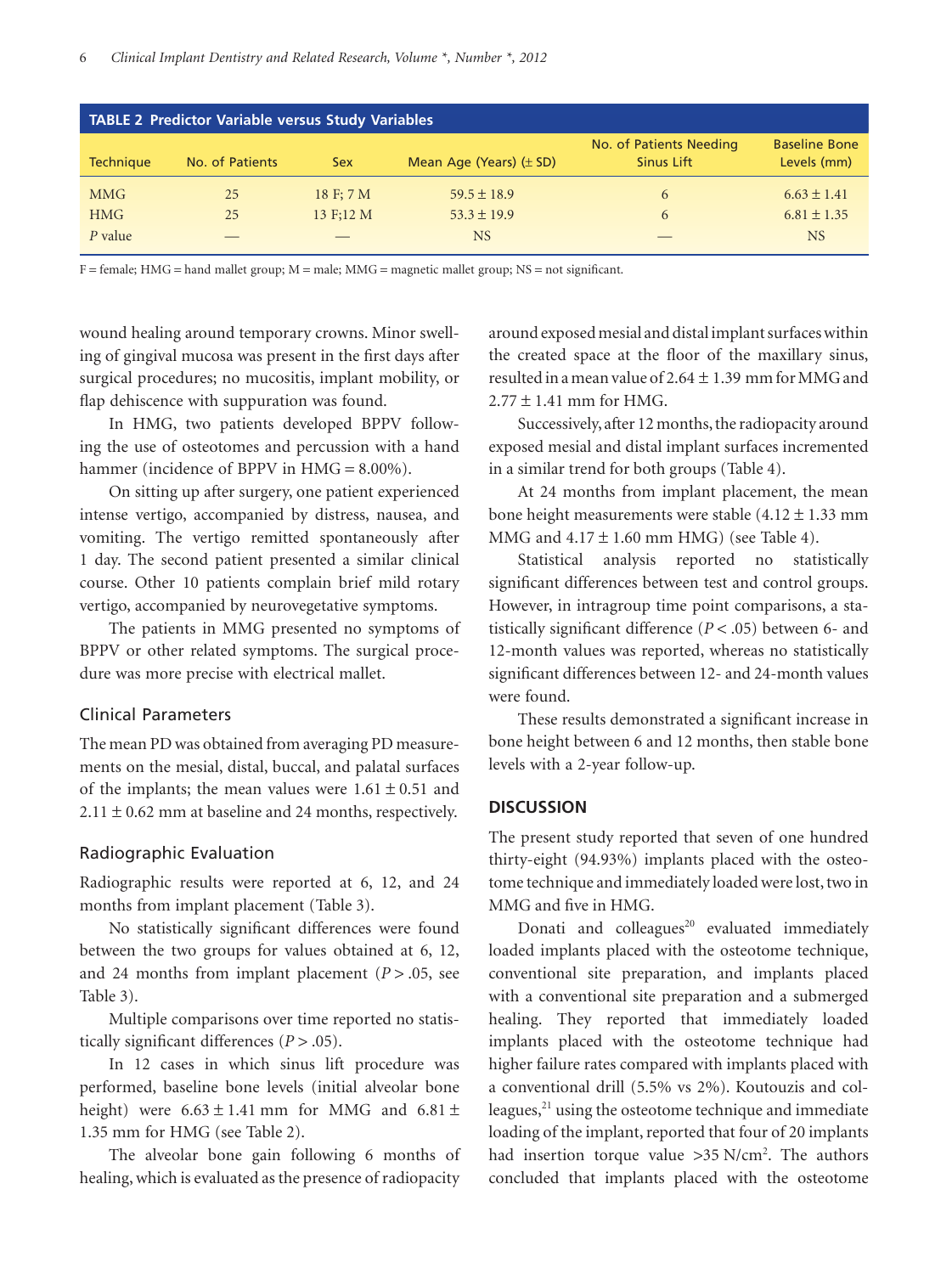| <b>Bone Height</b> |                 |                                       |                 |
|--------------------|-----------------|---------------------------------------|-----------------|
|                    |                 | Mean Gained Alveolar Bone Height (mm) |                 |
|                    | 6-Month         | 12-Month                              | 24-Month        |
| <b>Technique</b>   | Follow-Up       | Follow-Up                             | Follow-Up       |
| <b>MMG</b>         | $2.64 \pm 1.39$ | $4.09 \pm 1.41$                       | $4.12 \pm 1.33$ |
| <b>HMG</b>         | $2.77 \pm 1.41$ | $4.13 \pm 1.45$                       | $4.17 \pm 1.60$ |
| $P$ value          | <b>NS</b>       | <b>NS</b>                             | <b>NS</b>       |

**TABLE 4 Predictor Variable versus Gained Alveolar**

HMG = hand mallet group; MMG = magnetic mallet group; NS = not significant.

technique and immediately loaded did not demonstrate a high insertion torque and exhibited minimal marginal bone loss. This finding is in agreement with Nkenke and colleagues.22 They reported that implants placed in sites prepared with conventional preparation reached >50 N/cm2 in >48% of the cases compared with 31.5% of the cases for implants placed with the osteotome technique.

However, as reported in the literature,  $23-27$  in this clinical study the implant site was prepared by the use of bone expanders that condensed the native bone for vertical and horizontal bone expansion, obtaining a survival rate of 94.93% for all placed implants at 24-month follow-up.

By series of gradual tapered instruments, the trabecular bone is compressed laterally in order to improve the quality and density of the implant osteotomy. Lateral bone compression during site preparation can improve the quality of type III bone to seem more like type II bone, so that implants may also be placed, with good success, in type IV bone compressed to type III bone as can be found in the maxillary molar region, especially when the bone width and height are insufficient. This surgical procedure is supported by data from an experimental study in animals showing that insertion of implants by means of bone expanders resulted in faster and greater bone apposition compared with implants inserted by conventional procedure. $^{28}$  The results revealed that the benefit of the osteotome technique is an increased bone-to-implant contact ratio in the early phase after the implant placement inducing an enhanced primary stability.

Primary stability is an essential factor for osseointegration process and for immediate loading procedure, as it increases the success rate of dental implants in type IV bone. 28

|            |                                 |                          | TABLE 3 Predictor Variable versus Primary Outcome Variable (Marginal Bone Levels) |                          |                          |                               |                                 |                          |                               |
|------------|---------------------------------|--------------------------|-----------------------------------------------------------------------------------|--------------------------|--------------------------|-------------------------------|---------------------------------|--------------------------|-------------------------------|
|            |                                 | 6-Month Follow-Up        |                                                                                   |                          | 12-Month Follow-Up       |                               |                                 | 24-Month Follow-Up       |                               |
|            | <b>Mesial Bone</b><br>Loss (mm) | Distal Bone<br>Loss (mm) | Mean Bone<br>Loss (mm)                                                            | Mesial Bone<br>Loss (mm) | Distal Bone<br>Loss (mm) | <b>Mean Bone</b><br>Loss (mm) | <b>Mesial Bone</b><br>Loss (mm) | Distal Bone<br>Loss (mm) | <b>Mean Bone</b><br>Loss (mm) |
| MMG        | $0.89 \pm 0.32$                 | $1.00 \pm 0.31$          | $0.94 \pm 0.31$                                                                   | $0.88 \pm 0.42$          | $0.91 \pm 0.55$          | $0.89 \pm 0.48$               | $0.82 \pm 0.36$                 | $0.89 \pm 0.49$          | $0.85 \pm 0.42$               |
| <b>HMG</b> | $0.93 \pm 0.29$                 | $1.02 \pm 0.41$          | $0.97 \pm 0.35$                                                                   | $0.91 \pm 0.47$          | $0.94 \pm 0.50$          | $0.92 \pm 0.48$               | $0.96 \pm 0.54$                 | $0.93 \pm 0.37$          | $0.94 \pm 0.45$               |
| P value    | NS                              | Ž                        | SN                                                                                | NS                       | <b>NS</b>                | NS                            | NS                              | NS                       | <b>NS</b>                     |
|            |                                 |                          | $\ddot{\phantom{a}}$                                                              |                          |                          |                               |                                 |                          |                               |

HMG = hand mallet group; MMG = magnetic mallet group; NS = not significant.  $HMG =$  hand mallet group; MMG = magnetic mallet group;  $NS =$  not significant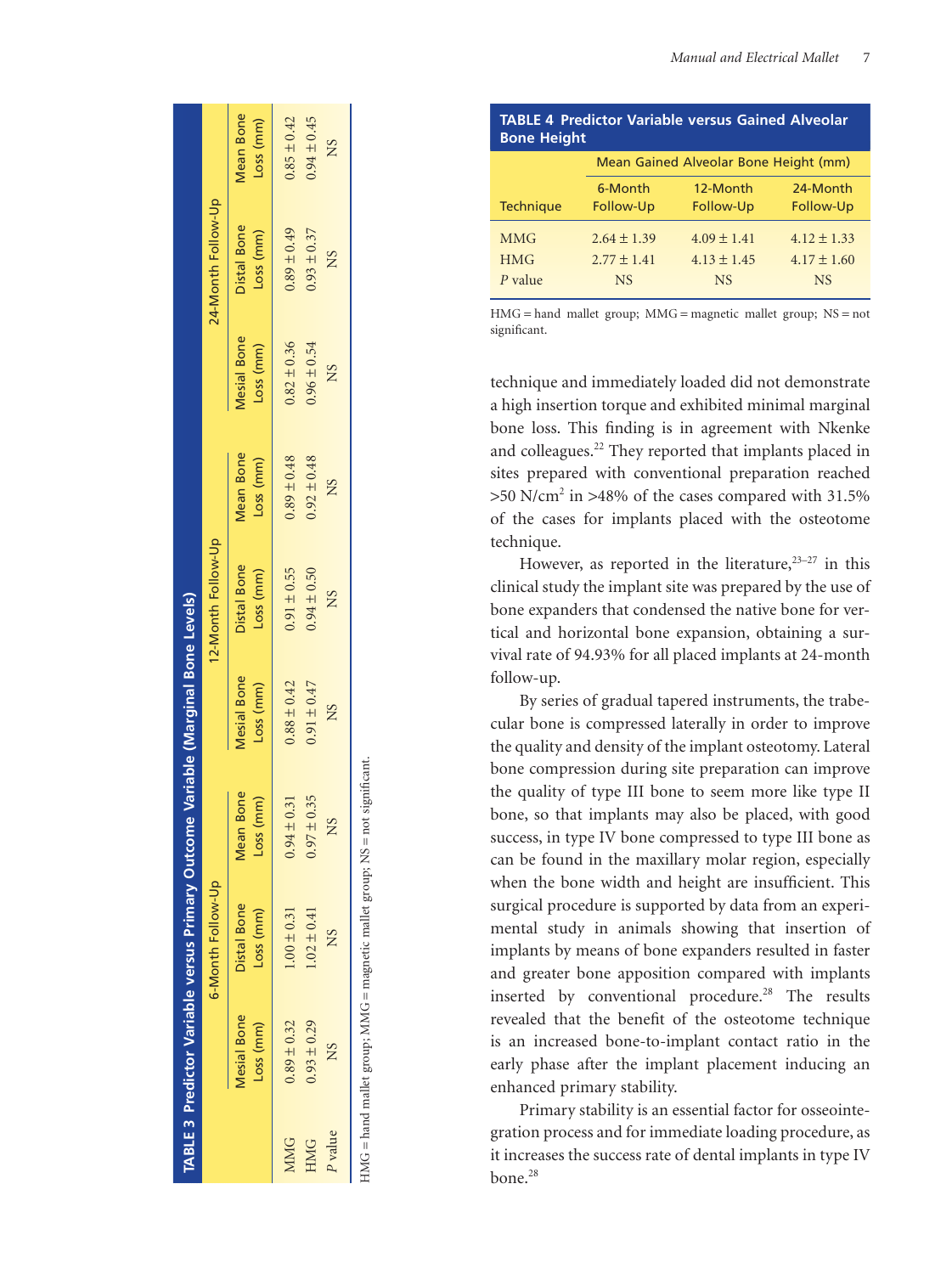It has been claimed that implant placement by the osteotome technique not only improves primary stability but also leads to accelerated bone healing compared with conventional implant placement in trabecular bone, as can be found, for example, in the human posterior maxilla.<sup>29</sup>

A statistically significant correlation between the cutting torque resistance of the implant penetrating the crestal portion of the compacted implant site and resonance frequency analysis has been reported.<sup>29</sup>

However, tapping of the expansion osteotomies with the hand mallet represents the greatest inconvenience of the technique, mainly when several implants are positioned in the same bone crest, and in some cases it may induce BPPV in patients who have experienced no previous episodes of this form of vertigo. $15,16$ 

In this study, two patients suffered vertigo when trying to sit up immediately after surgery and were diagnosed with BPPV.

Furthermore, incidence of this complication may have been higher. Because implant treatment is increasing in older patients and because of the widespread use of the bone expansion technique with osteotomes, incidence of BPPV can be expected to increase.

The low force of bending waves produced by the hand mallet (40 daN/2 ms) was found to depend on the density, area moment of inertia, and density-dependent elastic constants of bone.<sup>30</sup> It is important to account for the changes of these parameters along the bone and along with hyperextension of the neck during the operation, as these practices can displace otoliths.

In the patients of MMG, no symptoms were noted and no distress. The probable explanation may be represented by the magnetic wave and the subsequent shock wave, as they are calibrated by the timing of application of the force, inducing axial and radial movements applied on the tip of osteotome with a fast energy of 90 daN/8 µs.

The use of electrical mallet provided essential advantages both for operator and patient in comparison with hand mallet. During surgical procedure, electrical mallet delivered a precise control of bone expanders of the entry direction (or directionality) of the tip into the bone. This is an important concept as bone is generally formed of parts with different density and that the expander tends to be deflected when it moves from a bone part with a specific density to another bone part with a different density. The handling of the device is

very simple as the mechanical oscillations transmitted to the osteotome are transmitted without difficulties to the bone.

Furthermore, within the limits of the present study, this procedure could improve the patient comfort avoiding BPPV.

However, further clinical trials are mandatory to evaluate the efficiency of the electrical mallet for osteotome procedure, but these results are encouraging to develop and continue in this methodology.

#### **CONCLUSIONS**

Within the limits of the present study, these results demonstrated a stable marginal bone levels over time and a significant increase in bone height between 6 and 12 months in osteotome technique. The use of electrical mallet provided some essential clinical advantages for the patients during surgical procedure in comparison with hand mallet.

## **REFERENCES**

- 1. Becker BE, Becker W, Ricci A, Geurs N. A prospective clinical trial of endosseous screw-shaped implants placed at the time of tooth extraction without augmentation. J Periodontol 1998; 69:920–926.
- 2. Rosenquist B, Grenthe B. Immediate placement of implants into extraction sockets: implant survival. Int J Oral Maxillofac Implants 1996; 112:205–209.
- 3. Watzek G, Haider R, Mensdorff-Pouilly N, Haas R. Immediate implants and delayed implantation for complete restoration of the jaw following extraction of all residual teeth: a retrospective study comparing different types of serial implantation. Int J Oral Maxillofac Implants 1995; 10:561–567.
- 4. Javed F, Romanos GE. The role of primary stability for successful immediate loading of dental implants. A literature review. J Dent 2010; 38:612–620.
- 5. Nkenke E, Fenner M. Indications for immediate loading of implants and implant success. Clin Oral Implants Res 2006; 17(Suppl. 2):19–34.
- 6. Turkyilmaz I, Tumer C, Ozbek EN, Tozum TF. Relations between the bone density values from computerized tomography, and implant stability parameters: a clinical study of 230 regular platform implants. J Clin Periodontol 2007; 34:716–722.
- 7. Saadoun AP, Le Gall MG. Implant site preparation with osteotomes: principles and clinical application. Pract Periodontics Aesthet Dent 1996; 8:453–483.
- 8. Basa S, Varol A, Turker N. Alternative bone expansion technique for immediate placement of implants in the